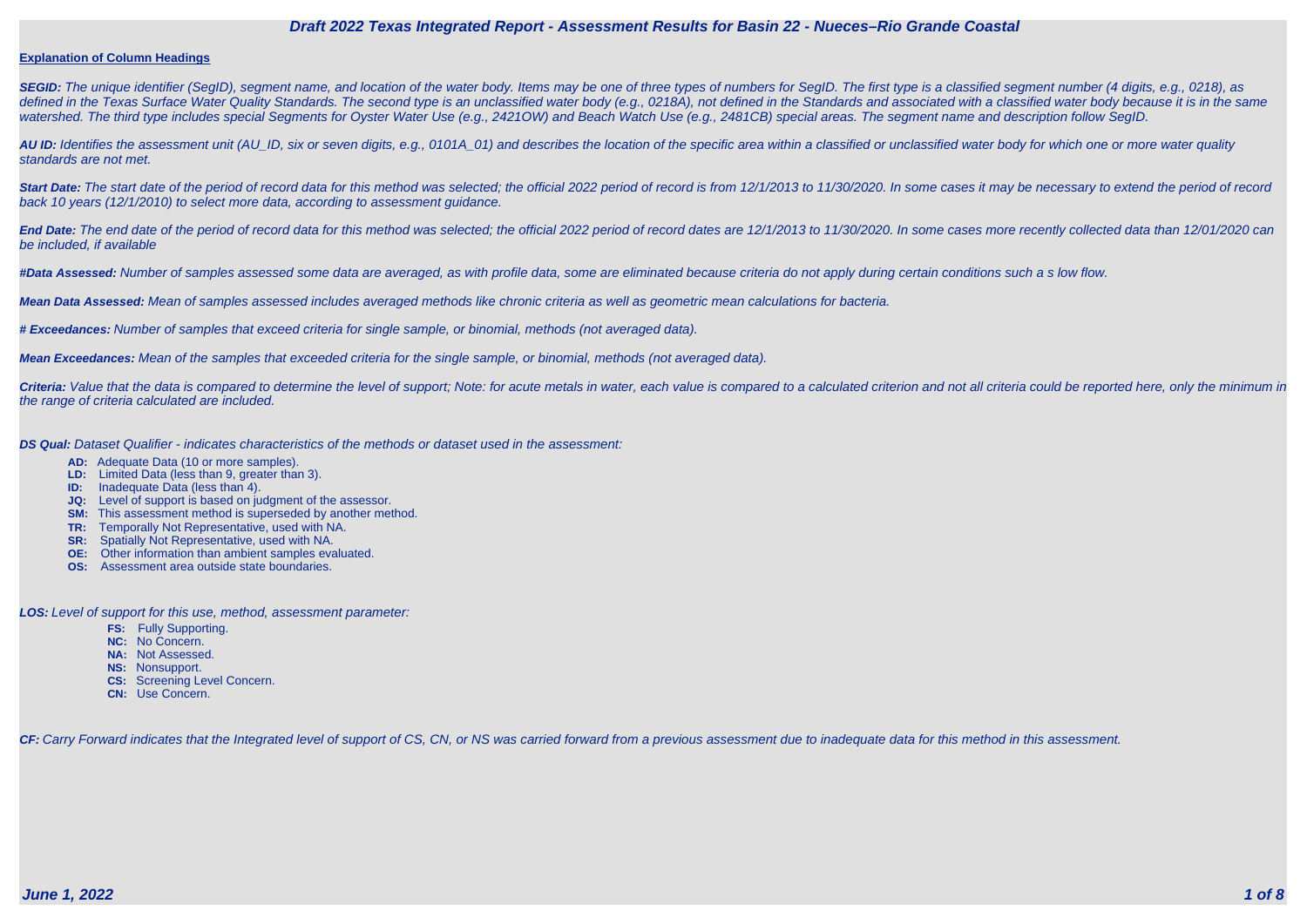



Int LOS: Integrated level of support. This is the overall level of support for this use, method, parameter group, which could be different from the LOS (described above) due to carry forward information or other types of changes. New Code added in 2010: PI = Pending Issue

**TCEQ Cause:** This is the impairment description (e.g., bacteria, depressed dissolved oxygen, etc.).

#### **Cat:**

**Category 3:** There is insufficient or unreliable available data and/or information to make a use support determination.

Category 4: Available data and/or information indicate that at least one designated use is not being supported or is threatened, but a TMDL is not needed. **Category 4a:** A state-developed TMDL has been approved by EPA or a TMDL has been established by EPA for any water-pollutant combination. **Category 4b:** Other required control measures are expected to result in the attainment of an applicable water quality standard in a reasonable period of time. **Category 4c:** The impairment or threat is not caused by a pollutant.

**Category 5:** Available data and/or information indicate that at least one designated use is not being supported or is threatened, and a TMDL is needed.

**Category 5a:** A TMDL is underway, scheduled, or will be scheduled.

**Category 5b:** A review of the standards for the water body will be conducted before a management strategy is selected.

**Category 5c:** Additional data and information will be collected or evaluated before a management strategy is selected.

Category 5n: Water body does not meet its applicable Chl a criterion, but additional study is needed to verify whether exceedance is associated with causal nutrient parameters or impacts to response variables.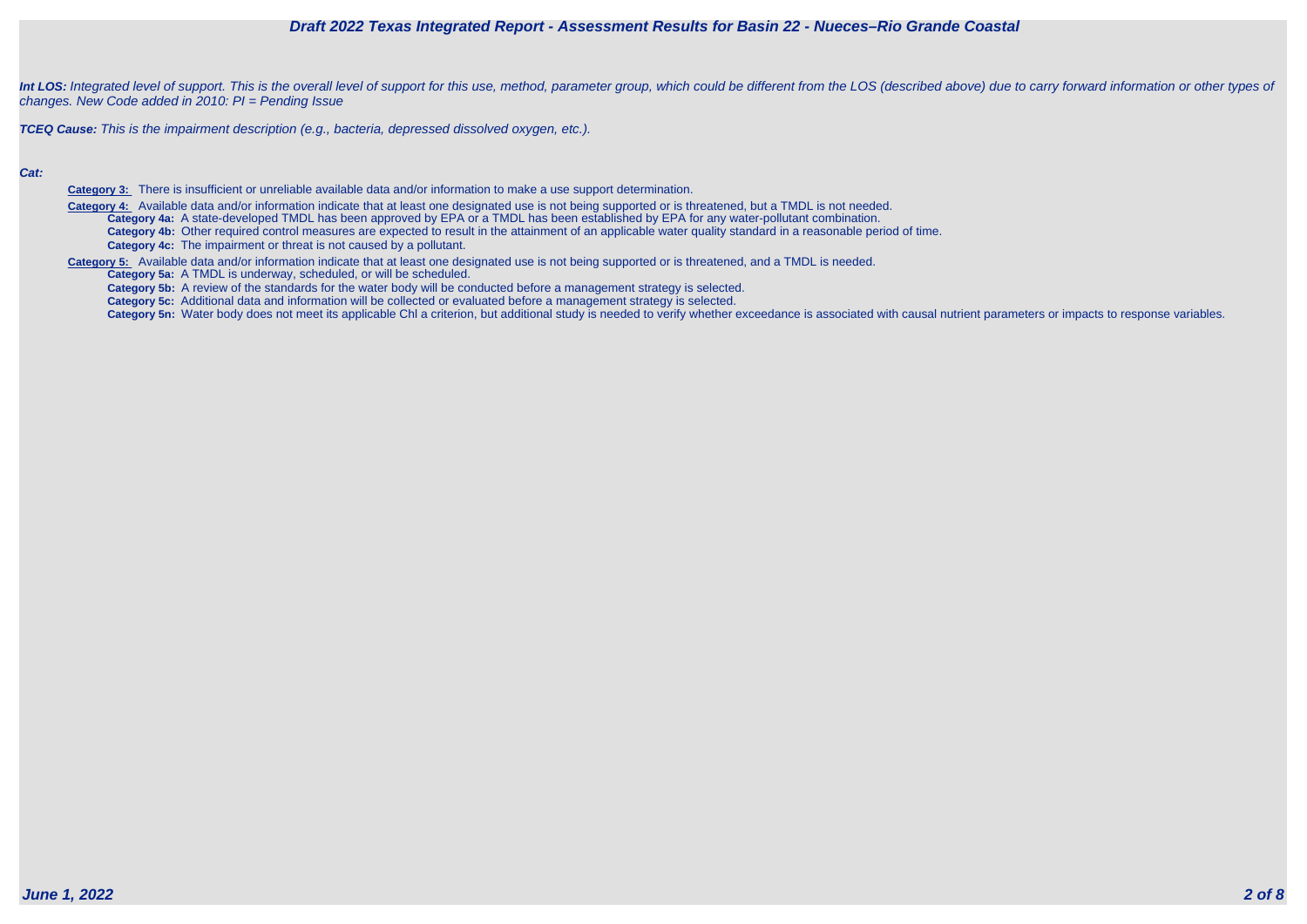

|                         |                                       |                       |                             | Seg ID: 2201 - Arroyo Colorado Tidal |                 |                          |                                     |              |                                   |                 |                      |                          |                          |    |
|-------------------------|---------------------------------------|-----------------------|-----------------------------|--------------------------------------|-----------------|--------------------------|-------------------------------------|--------------|-----------------------------------|-----------------|----------------------|--------------------------|--------------------------|----|
|                         |                                       |                       |                             | AU ID: 2201 01                       |                 |                          |                                     |              |                                   |                 |                      |                          |                          |    |
| <b>Use</b>              | <b>Method</b>                         | <b>Parameter</b>      | <b>Start</b><br><b>Date</b> | <b>End</b><br><b>Date</b>            | <b>Criteria</b> | #Data<br><b>Assessed</b> | <b>Mean Data</b><br><b>Assessed</b> | #Exceedances | <b>Mean</b><br><b>Exceedances</b> | DS<br>Qualifier | LOS CF LOS           |                          | Cat<br><b>TCEQ Cause</b> |    |
| <b>Aquatic Life Use</b> | Dissolved Oxygen grab minimum         | Dissolved oxygen Grab | 12/01/13                    | 11/30/20                             |                 | 23                       |                                     |              |                                   | AD.             | $FS$   N             | FS                       |                          |    |
|                         | Dissolved Oxygen grab screening level | Dissolved oxygen Grab | 12/01/13                    | 11/30/20                             |                 | 23                       |                                     |              |                                   | AD.             | $NC$ $N$ $NC$        |                          |                          |    |
|                         |                                       |                       |                             |                                      |                 |                          |                                     |              |                                   |                 |                      |                          |                          |    |
|                         | High pH                               | pH                    | 12/01/13                    | 11/30/20                             |                 | 23                       |                                     |              |                                   | AD.             | $FS$   N   FS        |                          |                          |    |
|                         | Low pH                                | рH                    | 12/01/13                    | 11/30/20                             | 6.5             | 23                       |                                     |              |                                   | AD.             | FS<br>N              | <b>FS</b>                |                          |    |
|                         |                                       | Nitrate               | 12/01/13                    | 11/30/20                             | 1.1             | $22^{\circ}$             |                                     |              | 2.24                              | AD.             | $CS$ $N$             | $\overline{c}$           | Nitrate in water         |    |
| <b>General Use</b>      | <b>Nutrient Screening Levels</b>      | Total phosphorus      | 12/01/13                    | 11/30/20                             | 0.66            | 20                       |                                     |              |                                   | AD.             | NC N NC              |                          |                          |    |
|                         |                                       | Ammonia               | 12/01/13                    | 11/30/20                             | 0.46            | 20                       |                                     |              |                                   | AD.             | NC<br>N              | $\overline{\mathsf{Nc}}$ |                          |    |
|                         |                                       | Chlorophyll-a         | 12/01/13                    | 11/30/20                             | 21              | 23                       |                                     | 16           | 70.26                             | AD.             | CS<br>$\mathsf{N}$   | $\overline{\text{cs}}$   | Chlorophyll-a in water   |    |
|                         | <b>Water Temperature</b>              | Water temperature     | 12/01/13                    | 11/30/20                             | 35              | 23                       |                                     |              |                                   | AD.             | $FS$ $N$ $FS$        |                          |                          |    |
|                         |                                       |                       |                             |                                      |                 |                          |                                     |              |                                   |                 |                      |                          |                          |    |
| <b>Recreation Use</b>   | <b>Bacteria Geomean</b>               | Enterococcus          | 12/01/13                    | 11/30/20                             | 35              |                          |                                     |              |                                   | ID.             | NA  <br>$\mathsf{Y}$ | $ $ NS                   | Bacteria in water        | 5c |
|                         |                                       |                       |                             |                                      |                 |                          |                                     |              |                                   |                 |                      |                          |                          |    |

|                       |                                       |                       |                             | Seg ID: 2201 - Arroyo Colorado Tidal |                 |                          |                                     |              |                                   |                 |             |                                                            |                        |     |
|-----------------------|---------------------------------------|-----------------------|-----------------------------|--------------------------------------|-----------------|--------------------------|-------------------------------------|--------------|-----------------------------------|-----------------|-------------|------------------------------------------------------------|------------------------|-----|
|                       |                                       |                       |                             | AU ID: 2201 02                       |                 |                          |                                     |              |                                   |                 |             |                                                            |                        |     |
| <b>Use</b>            | <b>Method</b>                         | <b>Parameter</b>      | <b>Start</b><br><b>Date</b> | <b>End</b><br><b>Date</b>            | <b>Criteria</b> | #Data<br><b>Assessed</b> | <b>Mean Data</b><br><b>Assessed</b> | #Exceedances | <b>Mean</b><br><b>Exceedances</b> | DS<br>Qualifier |             | $\textsf{LOS}$ $\textsf{CF}$ $\textsf{Int}$ $\textsf{LOS}$ | <b>TCEQ Cause</b>      | Cat |
| Aquatic Life Use      | Dissolved Oxygen grab minimum         | Dissolved oxygen Grab | 12/01/13                    | 11/30/20                             |                 | 24                       |                                     |              |                                   | AD.             | $FS$ $N$    | FS                                                         |                        |     |
|                       | Dissolved Oxygen grab screening level | Dissolved oxygen Grab | 12/01/13                    | 11/30/20                             |                 | 24                       |                                     |              |                                   | AD.             |             | $NC$ $N$ $NC$                                              |                        |     |
|                       |                                       |                       |                             |                                      |                 |                          |                                     |              |                                   |                 |             |                                                            |                        |     |
|                       | High pH                               | pH                    | 12/01/13                    | 11/30/20                             |                 | 24                       |                                     |              |                                   | AD.             |             | $FS$ N FS                                                  |                        |     |
|                       | Low pH                                | pH                    | 12/01/13                    | 11/30/20                             | 6.5             | 24                       |                                     |              |                                   | AD.             | $FS$   N    | FS                                                         |                        |     |
|                       |                                       | Total phosphorus      | 12/01/13                    | 11/30/20                             | 0.66            | 20                       |                                     |              | 0.7                               | AD.             | $NC \mid N$ | N                                                          |                        |     |
| <b>General Use</b>    | <b>Nutrient Screening Levels</b>      | Chlorophyll-a         | 12/01/13                    | 11/30/20                             | 21              | 24                       |                                     | 15           | 86.83                             | AD              | $CS$   N    | CS                                                         | Chlorophyll-a in water |     |
|                       |                                       | Nitrate               | 12/01/13                    | 11/30/20                             | 1.1             | 23                       |                                     | 23           | 2.8                               | AD.             | $CS$   N    | CS                                                         | Nitrate in water       |     |
|                       |                                       | Ammonia               | 12/01/13                    | 11/30/20                             | 0.46            | 21                       |                                     |              |                                   | AD.             | $NC$   $N$  | $\overline{\phantom{a}}$ NC                                |                        |     |
|                       | <b>Water Temperature</b>              | Water temperature     | 12/01/13                    | 11/30/20                             | 35              | 24                       |                                     |              |                                   | AD.             |             | $FS$ $N$ $FS$                                              |                        |     |
|                       |                                       |                       |                             |                                      |                 |                          |                                     |              |                                   |                 |             |                                                            |                        |     |
| <b>Recreation Use</b> | <b>Bacteria Geomean</b>               | Enterococcus          | 12/01/13                    | 11/30/20                             | 35              | 0                        |                                     |              |                                   | ID.             | $NA$   $Y$  | $ $ NS                                                     | Bacteria in water      | 5c  |
|                       |                                       |                       |                             |                                      |                 |                          |                                     |              |                                   |                 |             |                                                            |                        |     |

|                       |                                       |                       |                             | Seg ID: 2201 - Arroyo Colorado Tidal |                 |                          |                                     |              |                                   |                        |            |   |                             |                          |
|-----------------------|---------------------------------------|-----------------------|-----------------------------|--------------------------------------|-----------------|--------------------------|-------------------------------------|--------------|-----------------------------------|------------------------|------------|---|-----------------------------|--------------------------|
|                       |                                       |                       |                             | AU ID: 2201 03                       |                 |                          |                                     |              |                                   |                        |            |   |                             |                          |
| <b>Use</b>            | <b>Method</b>                         | <b>Parameter</b>      | <b>Start</b><br><b>Date</b> | <b>End</b><br><b>Date</b>            | <b>Criteria</b> | #Data<br><b>Assessed</b> | <b>Mean Data</b><br><b>Assessed</b> | #Exceedances | <b>Mean</b><br><b>Exceedances</b> | <b>DS</b><br>Qualifier | LOS CF Int |   |                             | Cat<br><b>TCEQ Cause</b> |
| Aquatic Life Use      | Dissolved Oxygen grab minimum         | Dissolved oxygen Grab | 02/25/13                    | 11/30/20                             |                 | 10                       |                                     |              |                                   | AD.                    | FS         | N | $\overline{\phantom{a}}$ FS |                          |
|                       | Dissolved Oxygen grab screening level | Dissolved oxygen Grab | 02/25/13                    | 11/30/20                             |                 | 10                       |                                     |              |                                   | AD.                    |            |   | $NC$   N   NC               |                          |
|                       |                                       |                       |                             |                                      |                 |                          |                                     |              |                                   |                        |            |   |                             |                          |
|                       | High pH                               | pH                    | 02/25/13                    | 11/30/20                             |                 | 10                       |                                     |              |                                   | AD.                    | FS         |   | $N$ FS                      |                          |
|                       | Low pH                                | рH                    | 02/25/13                    | 11/30/20                             | 6.5             | $10-1$                   |                                     |              |                                   | AD.                    | FS         |   | $N$ FS                      |                          |
|                       |                                       | Nitrate               | 02/25/13                    | 11/30/20                             | 1.1             | 10                       |                                     | 10           | 3.52                              | AD.                    | CS         | N | $\overline{\phantom{a}}$ CS | Nitrate in water         |
| <b>General Use</b>    | <b>Nutrient Screening Levels</b>      | Total phosphorus      | 02/25/13                    | 11/30/20                             | 0.66            | $\mathcal{D}$            |                                     |              | 0.79                              | LD                     |            |   | $NC$   $N$   $NC$           |                          |
|                       |                                       | Chlorophyll-a         | 02/25/13                    | 11/30/20                             | 21              | 11                       |                                     |              | 61.39                             | AD.                    | $CS$       | N | $\overline{\phantom{a}}$ CS | Chlorophyll-a in water   |
|                       |                                       | Ammonia               | 02/25/13                    | 11/30/20                             | 0.46            | 10 <sup>1</sup>          |                                     |              | 1.03                              | AD.                    |            |   | $NC$ $N$ $NC$               |                          |
|                       | <b>Water Temperature</b>              | Water temperature     | 02/25/13                    | 11/30/20                             | 35              | 10 <sup>°</sup>          |                                     |              |                                   | AD.                    |            |   | $FS$ $N$ $FS$               |                          |
|                       |                                       |                       |                             |                                      |                 |                          |                                     |              |                                   |                        |            |   |                             |                          |
| <b>Recreation Use</b> | <b>Bacteria Geomean</b>               | Enterococcus          | 12/01/13                    | 11/30/20                             | 35              | 0                        |                                     |              |                                   | ID                     | NA Y       |   | $ $ NS $ $                  | 5c <br>Bacteria in water |
|                       |                                       |                       |                             |                                      |                 |                          |                                     |              |                                   |                        |            |   |                             |                          |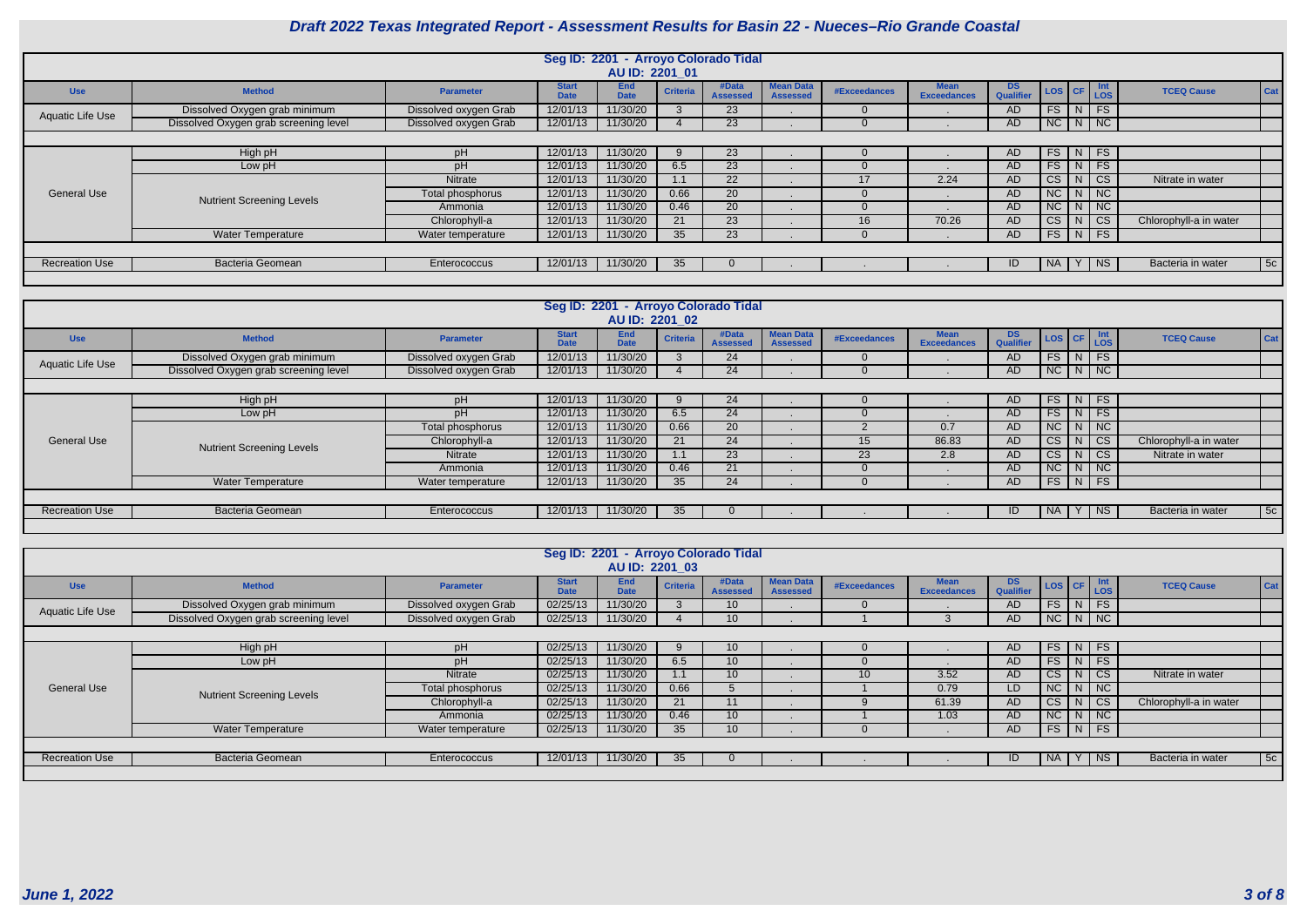

|                       |                                       |                           |                             | Seg ID: 2201 - Arroyo Colorado Tidal |                 |                          |                                     |                   |                                   |                               |                    |        |                                     |            |
|-----------------------|---------------------------------------|---------------------------|-----------------------------|--------------------------------------|-----------------|--------------------------|-------------------------------------|-------------------|-----------------------------------|-------------------------------|--------------------|--------|-------------------------------------|------------|
|                       |                                       |                           |                             |                                      | AU ID: 2201 04  |                          |                                     |                   |                                   |                               |                    |        |                                     |            |
| <b>Use</b>            | <b>Method</b>                         | <b>Parameter</b>          | <b>Start</b><br><b>Date</b> | <b>End</b><br><b>Date</b>            | <b>Criteria</b> | #Data<br><b>Assessed</b> | <b>Mean Data</b><br><b>Assessed</b> | #Exceedances      | <b>Mean</b><br><b>Exceedances</b> | <b>DS</b><br><b>Qualifier</b> | LOS CF Int         |        | <b>TCEQ Cause</b>                   | <b>Cat</b> |
|                       | Dissolved Oxygen 24hr minimum         | Dissolved oxygen 24hr Min | 12/01/13                    | 11/30/20                             |                 | $\Omega$                 |                                     |                   |                                   | ID.                           | NA                 | $ $ NS | Depressed dissolved oxygen in water | 5c         |
| Aquatic Life Use      | Dissolved Oxygen grab minimum         | Dissolved oxygen Grab     | 12/01/13                    | 11/30/20                             |                 | 24                       |                                     |                   | 2.18                              | $\overline{\text{SM}}$        | $FS$ $N$ $NA$      |        |                                     |            |
|                       | Dissolved Oxygen grab screening level | Dissolved oxygen Grab     | 12/01/13                    | 11/30/20                             |                 | 24                       |                                     |                   | 2.18                              | AD                            | $NC$ $N$ $NC$      |        |                                     |            |
|                       |                                       |                           |                             |                                      |                 |                          |                                     |                   |                                   |                               |                    |        |                                     |            |
|                       | High pH                               | pH                        | 12/01/13                    | 11/30/20                             |                 | 24                       |                                     |                   |                                   | AD.                           | $FS\mid N \mid FS$ |        |                                     |            |
|                       | Low pH                                | pH                        | 12/01/13                    | 11/30/20                             | 6.5             | 24                       |                                     |                   |                                   | AD.                           | $FS\mid N \mid FS$ |        |                                     |            |
|                       |                                       | Ammonia                   | 12/01/13                    | 11/30/20                             | 0.46            | 18                       |                                     |                   | 1.23                              | AD.                           | $NC$ $N$ $NC$      |        |                                     |            |
| <b>General Use</b>    | <b>Nutrient Screening Levels</b>      | Total phosphorus          | 12/01/13                    | 11/30/20                             | 0.66            | 20                       |                                     |                   | 0.79                              | AD.                           | $NC$ $N$ $NC$      |        |                                     |            |
|                       |                                       | Nitrate                   | 12/01/13                    | 11/30/20                             |                 | 21                       |                                     | <b>20</b>         | 3.67                              | AD.                           | $CS$ $N$ $CS$      |        | Nitrate in water                    |            |
|                       |                                       | Chlorophyll-a             | 12/01/13                    | 11/30/20                             | 21              | 23                       |                                     | $12 \overline{ }$ | 82.71                             | AD                            | $CS$ N $CS$        |        | Chlorophyll-a in water              |            |
|                       | <b>Water Temperature</b>              | Water temperature         | 12/01/13                    | 11/30/20                             | 35              | 24                       |                                     |                   |                                   | AD                            | $FS$ $N$ $FS$      |        |                                     |            |
|                       |                                       |                           |                             |                                      |                 |                          |                                     |                   |                                   |                               |                    |        |                                     |            |
| <b>Recreation Use</b> | <b>Bacteria Geomean</b>               | Enterococcus              |                             | 12/01/13 11/30/20                    | 35              | $\Omega$                 |                                     |                   |                                   | ID                            | NA Y NS            |        | Bacteria in water                   | 5c         |
|                       |                                       |                           |                             |                                      |                 |                          |                                     |                   |                                   |                               |                    |        |                                     |            |

|                             |                                          |                           |                             | Seg ID: 2201 - Arroyo Colorado Tidal | AU ID: 2201 05  |                          |                                     |                     |                                   |                               |                        |                                  |                                     |                 |
|-----------------------------|------------------------------------------|---------------------------|-----------------------------|--------------------------------------|-----------------|--------------------------|-------------------------------------|---------------------|-----------------------------------|-------------------------------|------------------------|----------------------------------|-------------------------------------|-----------------|
| <b>Use</b>                  | <b>Method</b>                            | <b>Parameter</b>          | <b>Start</b><br><b>Date</b> | <b>End</b><br><b>Date</b>            | <b>Criteria</b> | #Data<br><b>Assessed</b> | <b>Mean Data</b><br><b>Assessed</b> | <b>#Exceedances</b> | <b>Mean</b><br><b>Exceedances</b> | <b>DS</b><br><b>Qualifier</b> | LOS CF                 | Int<br><b>LOS</b>                | <b>TCEQ Cause</b>                   | Cat             |
|                             | Dissolved Oxygen 24hr average            | Dissolved oxygen 24hr Avg | 12/01/13                    | 11/30/20                             |                 |                          |                                     |                     |                                   | ID                            | <b>NA</b>              | CN                               | Depressed dissolved oxygen in water |                 |
| Aquatic Life Use            | Dissolved Oxygen 24hr minimum            | Dissolved oxygen 24hr Min | 12/01/13                    | 11/30/20                             |                 |                          |                                     |                     |                                   | ID                            | <b>NA</b>              | $Y$   NS                         | Depressed dissolved oxygen in water | 5c              |
|                             | Dissolved Oxygen grab minimum            | Dissolved oxygen Grab     | 12/01/13                    | 11/30/20                             |                 | 24                       |                                     | $\overline{0}$      |                                   | <b>SM</b>                     | FS                     | N   NA                           |                                     |                 |
|                             | Dissolved Oxygen grab screening level    | Dissolved oxygen Grab     | 12/01/13                    | 11/30/20                             |                 | $\overline{24}$          |                                     |                     | 3.03                              | <b>SM</b>                     |                        | $NC$ $N$ $NA$                    |                                     |                 |
|                             |                                          |                           |                             |                                      |                 |                          |                                     |                     |                                   |                               |                        |                                  |                                     |                 |
|                             |                                          | Mercury                   | 12/01/13                    | 11/30/20                             |                 |                          |                                     |                     |                                   | OE                            |                        |                                  | Mercury in edible tissue            | 5c              |
| <b>Fish Consumption Use</b> | <b>DSHS Limited Consumption Advisory</b> | <b>PCBs</b>               | 12/01/13                    | 11/30/20                             |                 |                          |                                     |                     |                                   | <b>OE</b>                     |                        | $NS$ $N$ $NS$                    | PCBs in edible tissue               | $\overline{5a}$ |
|                             |                                          |                           |                             |                                      |                 |                          |                                     |                     |                                   |                               |                        |                                  |                                     |                 |
|                             | High pH                                  | pH                        | 12/01/13                    | 11/30/20                             |                 | 24                       |                                     | $\overline{0}$      |                                   | AD                            | FS                     | $\mid N \mid FS \mid$            |                                     |                 |
|                             | Low pH                                   | pH                        | 12/01/13                    | 11/30/20                             | 6.5             | 24                       |                                     | $\Omega$            |                                   | AD                            |                        | $FS$ N FS                        |                                     |                 |
|                             |                                          | Total phosphorus          | 12/01/13                    | 11/30/20                             | 0.66            | 20                       |                                     |                     | 0.99                              | AD                            | CS                     | $\lfloor N \rfloor$ CS $\lfloor$ | Total Phosphorus in water           |                 |
| <b>General Use</b>          | <b>Nutrient Screening Levels</b>         | Nitrate                   | 12/01/13                    | 11/30/20                             | 1.1             | 21                       |                                     | 21                  | 3.94                              | <b>AD</b>                     | CS                     | N CS                             | Nitrate in water                    |                 |
|                             |                                          | Ammonia                   | 12/01/13                    | 11/30/20                             | 0.46            | 19                       |                                     |                     | 1.16                              | AD                            |                        | NC N NC                          |                                     |                 |
|                             |                                          | Chlorophyll-a             | 12/01/13                    | 11/30/20                             | 21              | 22                       |                                     | 14                  | 103.9                             | <b>AD</b>                     | $\overline{\text{CS}}$ | N CS                             | Chlorophyll-a in water              |                 |
|                             | <b>Water Temperature</b>                 | Water temperature         | 12/01/13                    | 11/30/20                             | 35              | 24                       |                                     | $\Omega$            |                                   | AD                            |                        | $FS\mid N \mid FS \mid$          |                                     |                 |
|                             |                                          |                           |                             |                                      |                 |                          |                                     |                     |                                   |                               |                        |                                  |                                     |                 |
| <b>Recreation Use</b>       | <b>Bacteria Geomean</b>                  | Enterococcus              | 12/01/13                    | 11/30/20                             | 35              |                          |                                     |                     |                                   | ID                            | NA                     | NS                               | Bacteria in water                   | 5c              |
|                             |                                          |                           |                             |                                      |                 |                          |                                     |                     |                                   |                               |                        |                                  |                                     |                 |

|                       | Seg ID: 2201B - Unnamed Drainage Ditch Tributary (B) in Cameron County Drainage District #3                                                                                                                                                                                                                  |               |          |          |    |  |                        |  |  |  |           |  |    |                        |                |
|-----------------------|--------------------------------------------------------------------------------------------------------------------------------------------------------------------------------------------------------------------------------------------------------------------------------------------------------------|---------------|----------|----------|----|--|------------------------|--|--|--|-----------|--|----|------------------------|----------------|
|                       |                                                                                                                                                                                                                                                                                                              |               |          |          |    |  |                        |  |  |  |           |  |    |                        |                |
|                       |                                                                                                                                                                                                                                                                                                              |               |          |          |    |  |                        |  |  |  |           |  |    |                        |                |
|                       |                                                                                                                                                                                                                                                                                                              |               |          |          |    |  | <b>AU ID: 2201B 01</b> |  |  |  |           |  |    |                        |                |
| <b>Use</b>            | <b>Mean Data</b><br>DS.<br><b>Start</b><br><b>End</b><br>#Data<br><b>TCEQ Cause</b><br>#Exceedances<br><b>Method</b><br><b>LOS</b><br><b>Criteria</b><br><b>Cat</b><br><b>Parameter</b><br><b>Qualifier</b><br><b>LOS</b><br><b>Exceedances</b><br><b>Assessed</b><br>Date<br><b>DAL-</b><br><b>Assessed</b> |               |          |          |    |  |                        |  |  |  |           |  |    |                        |                |
| <b>General Use</b>    | <b>Nutrient Screening Levels</b>                                                                                                                                                                                                                                                                             | Chlorophyll-a | 12/01/13 | 11/30/20 | つ1 |  |                        |  |  |  | <b>NA</b> |  |    | Chlorophyll-a in water |                |
|                       |                                                                                                                                                                                                                                                                                                              |               |          |          |    |  |                        |  |  |  |           |  |    |                        |                |
| <b>Recreation Use</b> | Bacteria Geomean                                                                                                                                                                                                                                                                                             | Enterococcus  | 12/01/13 | 11/30/20 | 35 |  |                        |  |  |  | <b>NA</b> |  | NS | Bacteria in water      | 5 <sub>b</sub> |
|                       |                                                                                                                                                                                                                                                                                                              |               |          |          |    |  |                        |  |  |  |           |  |    |                        |                |

|                  |                                                                                                                                                                                         |                       | Seg ID: 2202 - Arroyo Colorado Above Tidal |                |  |    |  |  |     |     |    |  |               |  |  |
|------------------|-----------------------------------------------------------------------------------------------------------------------------------------------------------------------------------------|-----------------------|--------------------------------------------|----------------|--|----|--|--|-----|-----|----|--|---------------|--|--|
|                  |                                                                                                                                                                                         |                       |                                            | AU ID: 2202 01 |  |    |  |  |     |     |    |  |               |  |  |
| Use              | End<br>Star <sup>*</sup><br>Cat<br><b>TCEQ Cause</b><br>Criteria<br>#Exceedances<br><b>Method</b><br><b>Parameter</b><br><b>LOS</b><br><b>Date</b><br><b>Date</b><br><b>Exceedances</b> |                       |                                            |                |  |    |  |  |     |     |    |  |               |  |  |
| Aquatic Life Use | Dissolved Oxygen grab minimum                                                                                                                                                           | Dissolved oxygen Grab | 12/01/13                                   | 11/30/20       |  | 24 |  |  |     |     | FS |  | $N$ FS $\Box$ |  |  |
|                  | Dissolved Oxygen grab screening level                                                                                                                                                   | Dissolved oxygen Grab | 12/01/13                                   | 11/30/20       |  | 24 |  |  | 3.2 | AD. | NC |  | N   NC        |  |  |
|                  |                                                                                                                                                                                         |                       |                                            |                |  |    |  |  |     |     |    |  |               |  |  |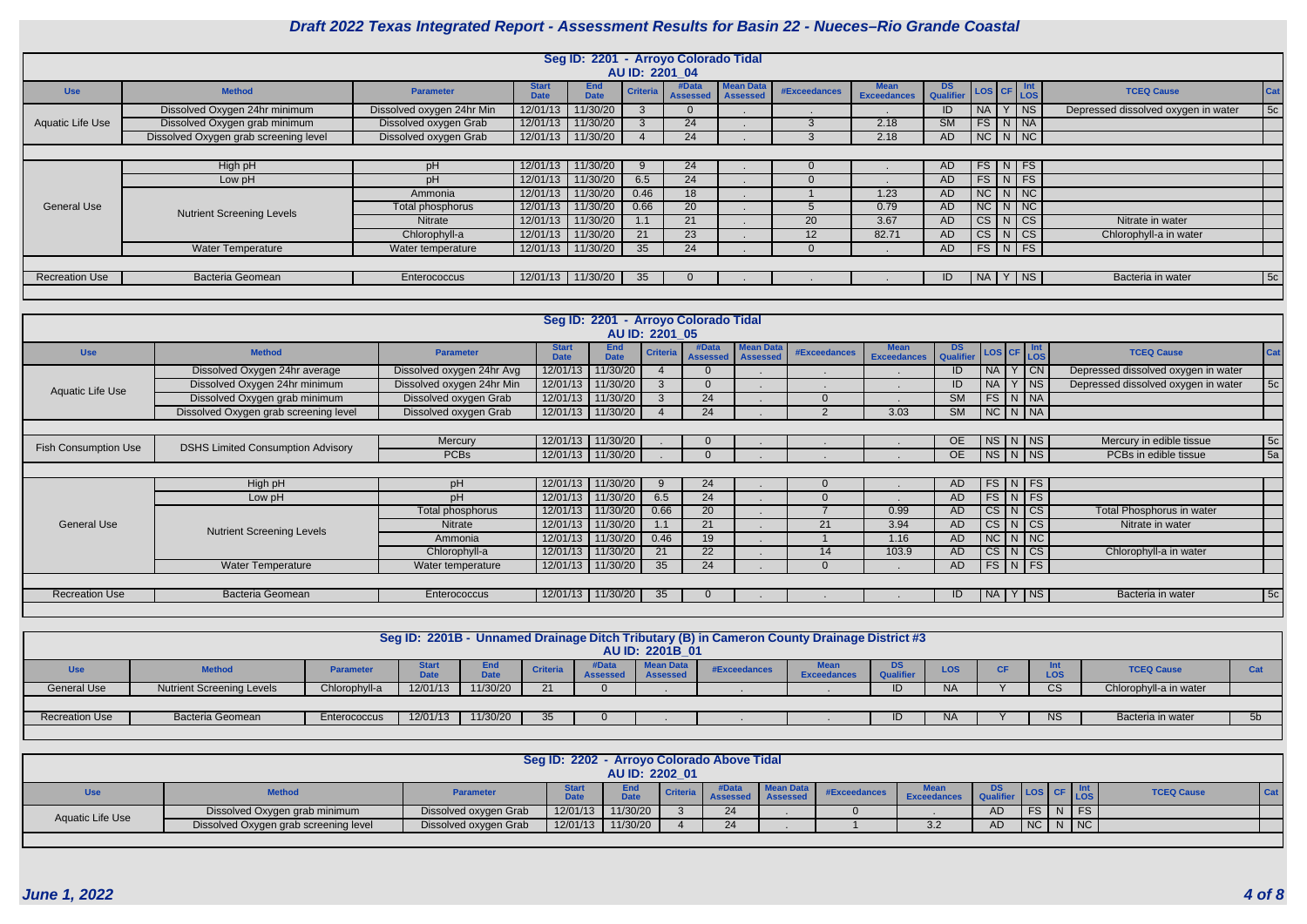

|                             |                                          |                               |                             | Seg ID: 2202 - Arroyo Colorado Above Tidal<br>AU ID: 2202_01 |                 |                          |                                     |                     |                                   |                               |                                                  |                |                        |                                  |     |
|-----------------------------|------------------------------------------|-------------------------------|-----------------------------|--------------------------------------------------------------|-----------------|--------------------------|-------------------------------------|---------------------|-----------------------------------|-------------------------------|--------------------------------------------------|----------------|------------------------|----------------------------------|-----|
| <b>Use</b>                  | <b>Method</b>                            | <b>Parameter</b>              | <b>Start</b><br><b>Date</b> | <b>End</b><br><b>Date</b>                                    | <b>Criteria</b> | #Data<br><b>Assessed</b> | <b>Mean Data</b><br><b>Assessed</b> | <b>#Exceedances</b> | <b>Mean</b><br><b>Exceedances</b> | DS<br>Qualifier               | LOS CF                                           |                | Int<br>LOS             | <b>TCEQ Cause</b>                | Cat |
| <b>Fish Consumption Use</b> | <b>DSHS Limited Consumption Advisory</b> | <b>PCBs</b>                   | 12/01/13                    | 11/30/20                                                     |                 | $\Omega$                 |                                     |                     |                                   | OE                            | NS N                                             |                | $ $ NS                 | PCBs in edible tissue            | 5a  |
|                             |                                          | Mercury                       | 12/01/13                    | 11/30/20                                                     |                 | $\Omega$                 |                                     |                     |                                   | OE                            | NS                                               | N              | N                      | Mercury in edible tissue         | 5c  |
|                             |                                          |                               |                             |                                                              |                 |                          |                                     |                     |                                   |                               |                                                  |                |                        |                                  |     |
|                             |                                          | Chloride                      | 12/01/13                    | 11/30/20                                                     | 1200            | 136                      | 658.55                              | $\overline{0}$      |                                   | AD.                           | $FS \mid N$                                      |                | <b>FS</b>              |                                  |     |
|                             | <b>Dissolved Solids</b>                  | Total dissolved solids        | 12/01/13                    | 11/30/20                                                     | 4000            | 135                      | 2318.12                             | $\Omega$            |                                   | AD                            | $FS$ N                                           |                | FS                     |                                  |     |
|                             |                                          | Sulfate                       | 12/01/13                    | 11/30/20                                                     | 1000            | $135$                    | 691.42                              | $\Omega$            |                                   | <b>AD</b>                     | FS                                               | N              | FS                     |                                  |     |
|                             | High pH                                  | pH                            | 12/01/13                    | 11/30/20                                                     | 9               | 24                       |                                     | $\Omega$            |                                   | AD                            | FS                                               | N.             | FS                     |                                  |     |
| <b>General Use</b>          | Low pH                                   | pH                            | 12/01/13                    | 11/30/20                                                     | 6.5             | $\overline{24}$          |                                     | $\Omega$            |                                   | <b>AD</b>                     | FS                                               | N.             | FS                     |                                  |     |
|                             |                                          | Chlorophyll-a                 | 12/01/13                    | 11/30/20                                                     | 14.1            | 23                       |                                     | 18                  | 34.46                             | <b>AD</b>                     | CS                                               | N              | CS                     | Chlorophyll-a in water           |     |
|                             | <b>Nutrient Screening Levels</b>         | Ammonia                       | 12/01/13                    | 11/30/20                                                     | 0.33            | $\overline{20}$          |                                     | $\overline{2}$      | 0.35                              | AD                            | NC                                               | N              | NC                     |                                  |     |
|                             |                                          | Total phosphorus              | 12/01/13                    | 11/30/20                                                     | 0.69            | $\overline{20}$          |                                     | 13                  | 0.86                              | <b>AD</b>                     | CS                                               | N.             | CS                     | <b>Total Phosphorus in water</b> |     |
|                             |                                          | Nitrate                       | 12/01/13                    | 11/30/20                                                     | 1.95            | 21                       |                                     | 20                  | 4.72                              | AD                            | CS                                               | N              | $\overline{\text{CS}}$ | Nitrate in water                 |     |
|                             | Water Temperature                        | Water temperature             | 12/01/13                    | 11/30/20                                                     | 35              | 24                       |                                     | $\Omega$            |                                   | <b>AD</b>                     | FS                                               | N <sub>1</sub> | FS                     |                                  |     |
|                             |                                          |                               |                             |                                                              |                 |                          |                                     |                     |                                   |                               |                                                  |                |                        |                                  |     |
| <b>Recreation Use</b>       | <b>Bacteria Geomean</b>                  | E. coli                       | 12/01/13                    | 11/30/20                                                     | 126             |                          | 516.36                              |                     |                                   | LD                            | $CN$   Y                                         |                | <b>NS</b>              | Bacteria in water                | 5c  |
|                             |                                          |                               |                             |                                                              |                 |                          |                                     |                     |                                   |                               |                                                  |                |                        |                                  |     |
|                             |                                          |                               |                             |                                                              |                 |                          |                                     |                     |                                   |                               |                                                  |                |                        |                                  |     |
|                             |                                          |                               |                             | Seg ID: 2202 - Arroyo Colorado Above Tidal                   |                 |                          |                                     |                     |                                   |                               |                                                  |                |                        |                                  |     |
|                             |                                          |                               |                             | AU ID: 2202 02                                               |                 |                          |                                     |                     |                                   |                               |                                                  |                |                        |                                  |     |
| <b>Use</b>                  | <b>Method</b>                            | <b>Parameter</b>              | <b>Start</b><br><b>Date</b> | <b>End</b><br><b>Date</b>                                    | <b>Criteria</b> | #Data<br><b>Assessed</b> | <b>Mean Data</b><br><b>Assessed</b> | #Exceedances        | <b>Mean</b><br><b>Exceedances</b> | <b>DS</b><br><b>Qualifier</b> | LOS CF                                           |                | Int<br><b>LOS</b>      | <b>TCEQ Cause</b>                | Cat |
| <b>Aquatic Life Use</b>     | Dissolved Oxygen grab minimum            | Dissolved oxygen Grab         | 12/01/13                    | 11/30/20                                                     | $\mathbf{3}$    | 67                       |                                     | $\Omega$            |                                   | AD                            | $FS$ $N$                                         |                | FS                     |                                  |     |
|                             | Dissolved Oxygen grab screening level    | Dissolved oxygen Grab         | 12/01/13                    | 11/30/20                                                     | $\overline{4}$  | 67                       |                                     | $\Omega$            |                                   | <b>AD</b>                     | NC                                               | N              | NC                     |                                  |     |
|                             |                                          |                               |                             |                                                              |                 |                          |                                     |                     |                                   |                               |                                                  |                |                        |                                  |     |
| <b>Fish Consumption Use</b> | <b>DSHS Limited Consumption Advisory</b> | <b>PCBs</b>                   | 12/01/13                    | 11/30/20                                                     |                 |                          |                                     |                     |                                   | <b>OE</b>                     | <b>NS</b>                                        | N              | $ $ NS                 | PCBs in edible tissue            | 5a  |
|                             |                                          | Mercury                       | 12/01/13                    | 11/30/20                                                     |                 | $\Omega$                 |                                     |                     |                                   | <b>OE</b>                     | $NS$ $N$                                         |                | N <sub>S</sub>         | Mercury in edible tissue         | 5c  |
|                             |                                          |                               |                             |                                                              |                 |                          |                                     |                     |                                   |                               |                                                  |                |                        |                                  |     |
|                             |                                          | <b>Total dissolved solids</b> | 12/01/13                    | 11/30/20                                                     | 4000            | 135                      | 2318.12                             | $\Omega$            |                                   | AD                            | FS                                               | N              | <b>FS</b>              |                                  |     |
|                             | <b>Dissolved Solids</b>                  | Sulfate                       | 12/01/13                    | 11/30/20                                                     | 1000            | $\overline{135}$         | 691.42                              | $\overline{0}$      |                                   | AD                            | $FS$ N                                           |                | FS                     |                                  |     |
|                             |                                          | Chloride                      | 12/01/13                    | 11/30/20                                                     | 1200            | 136                      | 658.55                              | $\Omega$            |                                   | <b>AD</b>                     | $FS$ N                                           |                | FS                     |                                  |     |
|                             | High pH                                  | pH                            | 12/01/13                    | 11/30/20                                                     | 9               | 67                       |                                     | $\Omega$            |                                   | <b>AD</b>                     | FS                                               | N              | FS                     |                                  |     |
| <b>General Use</b>          | Low pH                                   | pH                            | 12/01/13                    | 11/30/20                                                     | 6.5             | 67                       |                                     | $\Omega$            |                                   | <b>AD</b>                     | FS                                               | N              | FS                     |                                  |     |
|                             |                                          | Total phosphorus              | 12/01/13                    | 11/30/20                                                     | 0.69            | 66                       |                                     | 52                  | 0.89                              | AD                            | CS N                                             |                | $  \mathsf{CS}  $      | <b>Total Phosphorus in water</b> |     |
|                             | <b>Nutrient Screening Levels</b>         | Nitrate                       | 12/01/13                    | 11/30/20                                                     | 1.95            | 66                       |                                     | 62                  | 4.72                              | <b>AD</b>                     | $CS$ N                                           |                | $  \csc$               | Nitrate in water                 |     |
|                             |                                          | Chlorophyll-a                 | 12/01/13                    | 11/30/20                                                     | 14.1            | 66                       |                                     | 57                  | 39.16                             | AD                            | CS N                                             |                | $  \mathsf{CS}  $      | Chlorophyll-a in water           |     |
|                             |                                          | Ammonia                       | 12/01/13                    | 11/30/20                                                     | 0.33            | 66                       |                                     |                     | 0.59                              | AD                            |                                                  |                | $NC$   $N$   $NC$      |                                  |     |
|                             | <b>Water Temperature</b>                 | Water temperature             | 12/01/13                    | 11/30/20                                                     | 35              | 67                       |                                     | $\overline{0}$      |                                   | AD                            |                                                  |                | $FS$ N FS              |                                  |     |
|                             |                                          |                               |                             |                                                              |                 |                          |                                     |                     |                                   |                               |                                                  |                |                        |                                  |     |
| <b>Recreation Use</b>       | Bacteria Geomean                         | E. coli                       | 12/01/13                    | 11/30/20                                                     | 126             | 63                       | 257.12                              |                     |                                   | AD                            |                                                  |                | NS N NS                | Bacteria in water                | 5c  |
|                             |                                          |                               |                             |                                                              |                 |                          |                                     |                     |                                   |                               |                                                  |                |                        |                                  |     |
|                             |                                          |                               |                             |                                                              |                 |                          |                                     |                     |                                   |                               |                                                  |                |                        |                                  |     |
|                             |                                          |                               |                             | Seg ID: 2202 - Arroyo Colorado Above Tidal                   |                 |                          |                                     |                     |                                   |                               |                                                  |                |                        |                                  |     |
|                             |                                          |                               |                             | AU ID: 2202_03                                               |                 |                          |                                     |                     |                                   |                               |                                                  |                |                        |                                  |     |
| <b>Use</b>                  | <b>Method</b>                            | <b>Parameter</b>              | <b>Start</b>                | End                                                          | <b>Criteria</b> |                          | #Data Mean Data                     | #Exceedances        | <b>Mean</b>                       | <b>DS</b>                     | $\left  \cos \left  \text{ CF } \right  \right $ |                |                        | <b>TCEQ Cause</b>                | Cat |

|                             |                                          |                       | Seg ID: 2202 - Arroyo Colorado Above Tidal |                    |          |                          |                              |              |                                   |           |             |                                                            |                          |     |
|-----------------------------|------------------------------------------|-----------------------|--------------------------------------------|--------------------|----------|--------------------------|------------------------------|--------------|-----------------------------------|-----------|-------------|------------------------------------------------------------|--------------------------|-----|
|                             |                                          |                       |                                            | AU ID: 2202 03     |          |                          |                              |              |                                   |           |             |                                                            |                          |     |
| <b>Use</b>                  | <b>Method</b>                            | <b>Parameter</b>      | <b>Start</b><br><b>Date</b>                | End<br><b>Date</b> | Criteria | #Data<br><b>Assessed</b> | Mean Data<br><b>Assessed</b> | #Exceedances | <b>Mean</b><br><b>Exceedances</b> | Qualifier |             | $\left  \text{Los} \right $ CF $\left  \text{Inr} \right $ | <b>TCEQ Cause</b>        | Cat |
| Aquatic Life Use            | Dissolved Oxygen grab minimum            | Dissolved oxygen Grab | 12/01/13                                   | 11/30/20           |          | 23                       |                              |              |                                   |           |             | FS NFS                                                     |                          |     |
|                             | Dissolved Oxygen grab screening level    | Dissolved oxygen Grab | 12/01/13                                   | 11/30/20           |          | 23                       |                              |              |                                   | AD.       | $NC$ N $NC$ |                                                            |                          |     |
|                             |                                          |                       |                                            |                    |          |                          |                              |              |                                   |           |             |                                                            |                          |     |
| <b>Fish Consumption Use</b> | <b>DSHS Limited Consumption Advisory</b> | <b>PCBs</b>           | 12/01/13                                   | 11/30/20           |          |                          |                              |              |                                   | OE.       |             | NS N NS                                                    | PCBs in edible tissue    | 5a  |
|                             |                                          | Mercury               | 12/01/13                                   | 11/30/20           |          |                          |                              |              |                                   | <b>OE</b> |             | NS   N   NS                                                | Mercury in edible tissue | 5c  |
|                             |                                          |                       |                                            |                    |          |                          |                              |              |                                   |           |             |                                                            |                          |     |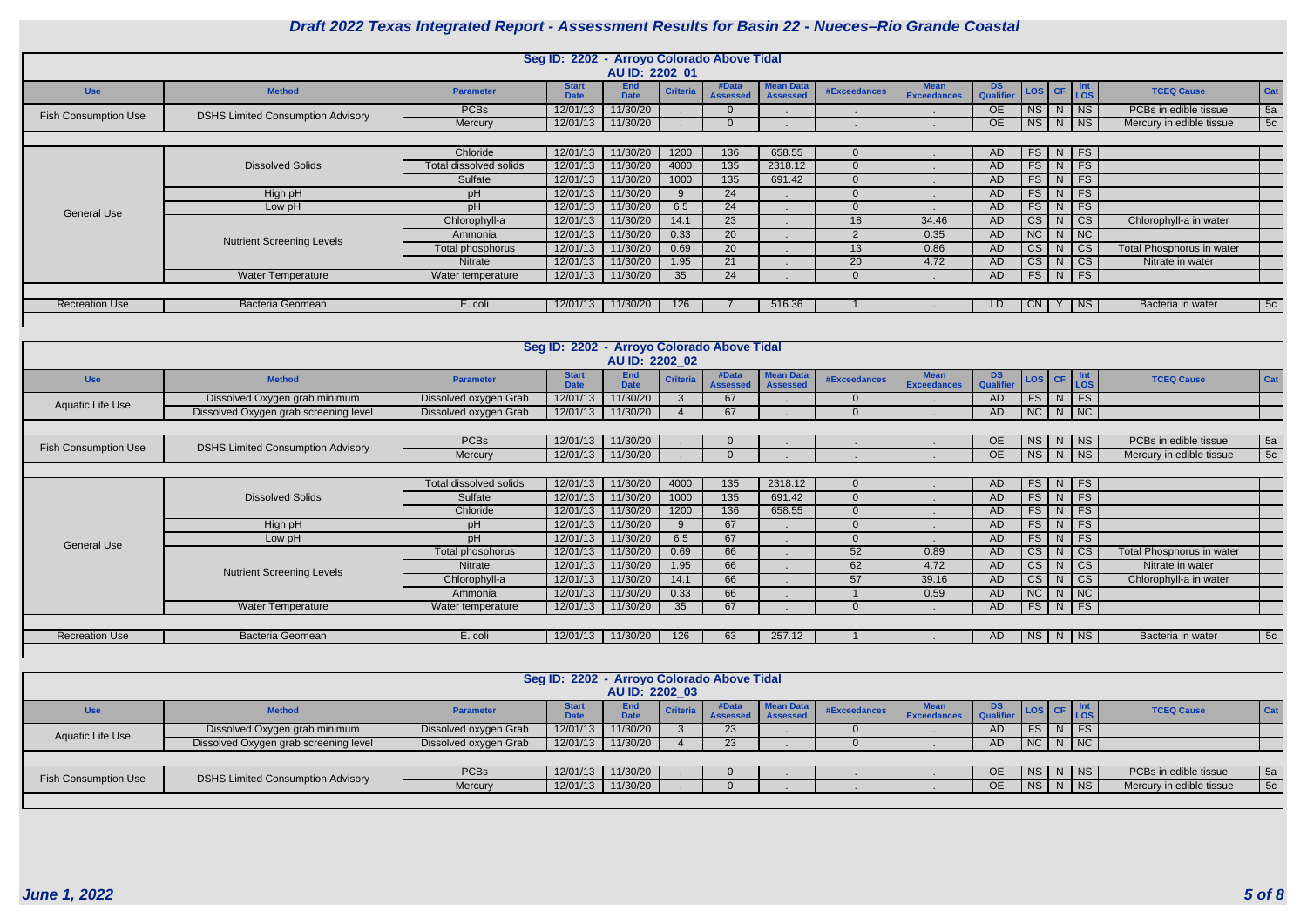

|                             |                                                              |                         | Seg ID: 2202 - Arroyo Colorado Above Tidal | AU ID: 2202_03            |                  |                          |                                     |                     |                                   |                        |                        |                |                             |                                  |     |
|-----------------------------|--------------------------------------------------------------|-------------------------|--------------------------------------------|---------------------------|------------------|--------------------------|-------------------------------------|---------------------|-----------------------------------|------------------------|------------------------|----------------|-----------------------------|----------------------------------|-----|
| <b>Use</b>                  | <b>Method</b>                                                | <b>Parameter</b>        | <b>Start</b><br><b>Date</b>                | <b>End</b><br><b>Date</b> | <b>Criteria</b>  | #Data<br><b>Assessed</b> | <b>Mean Data</b><br><b>Assessed</b> | <b>#Exceedances</b> | <b>Mean</b><br><b>Exceedances</b> | <b>DS</b><br>Qualifier | LOS CF                 |                | Int<br>LOS                  | <b>TCEQ Cause</b>                | Cat |
|                             |                                                              | Total dissolved solids  | 12/01/13                                   | 11/30/20                  | 4000             | $\overline{135}$         | 2318.12                             | $\Omega$            |                                   | AD                     | $FS$ N                 |                | FS                          |                                  |     |
|                             | <b>Dissolved Solids</b>                                      | Sulfate                 | 12/01/13                                   | 11/30/20                  | 1000             | $\overline{135}$         | 691.42                              | $\overline{0}$      |                                   | AD                     | $FS$ N                 |                | FS                          |                                  |     |
|                             |                                                              | Chloride                | 12/01/13                                   | 11/30/20                  | 1200             | 136                      | 658.55                              | $\overline{0}$      |                                   | AD                     | FS                     | N              | FS                          |                                  |     |
|                             | High pH                                                      | pH                      | 12/01/13                                   | 11/30/20                  | 9                | 23                       |                                     | $\overline{0}$      |                                   | AD                     | FS                     | N              | FS                          |                                  |     |
| <b>General Use</b>          | Low pH                                                       | pH                      | 12/01/13                                   | 11/30/20                  | 6.5              | 23                       |                                     | $\overline{0}$      |                                   | AD                     | FS                     | N              | $\overline{FS}$             |                                  |     |
|                             |                                                              | <b>Total phosphorus</b> | 12/01/13                                   | 11/30/20                  | 0.69             | $\overline{23}$          |                                     | 19                  | 1.18                              | <b>AD</b>              | $\overline{\text{CS}}$ | N              | $\overline{\text{CS}}$      | <b>Total Phosphorus in water</b> |     |
|                             | <b>Nutrient Screening Levels</b>                             | Nitrate                 | 12/01/13                                   | 11/30/20                  | 1.95             | $\overline{24}$          |                                     | $\overline{22}$     | 6.78                              | AD                     | $\overline{c}$ s       | N              | $\overline{c}$ s            | Nitrate in water                 |     |
|                             |                                                              | Chlorophyll-a           | 12/01/13                                   | 11/30/20                  | 14.1             | $\overline{24}$          |                                     | 17                  | 38.72                             | AD                     | $\overline{\text{cs}}$ | N              | $\overline{\text{CS}}$      | Chlorophyll-a in water           |     |
|                             |                                                              | Ammonia                 | 12/01/13                                   | 11/30/20                  | 0.33             | 21                       |                                     | $\overline{0}$      |                                   | <b>AD</b>              | NC                     | N              | NC                          |                                  |     |
|                             | <b>Water Temperature</b>                                     | Water temperature       | 12/01/13                                   | 11/30/20                  | 35               | $\overline{25}$          |                                     | $\Omega$            |                                   | <b>AD</b>              | FS                     | N              | FS                          |                                  |     |
|                             |                                                              |                         |                                            |                           |                  |                          |                                     |                     |                                   |                        |                        |                |                             |                                  |     |
| <b>Recreation Use</b>       | <b>Bacteria Geomean</b>                                      | E. coli                 | 11/12/13                                   | 11/30/20                  | $\overline{126}$ | 20                       | 262.02                              |                     |                                   | AD.                    | NS N                   |                | $ $ NS                      | Bacteria in water                | 5c  |
|                             |                                                              |                         |                                            |                           |                  |                          |                                     |                     |                                   |                        |                        |                |                             |                                  |     |
|                             |                                                              |                         |                                            |                           |                  |                          |                                     |                     |                                   |                        |                        |                |                             |                                  |     |
|                             |                                                              |                         |                                            |                           |                  |                          |                                     |                     |                                   |                        |                        |                |                             |                                  |     |
|                             | Seg ID: 2202 - Arroyo Colorado Above Tidal<br>AU ID: 2202_04 |                         |                                            |                           |                  |                          |                                     |                     |                                   |                        |                        |                |                             |                                  |     |
| <b>Use</b>                  | <b>Method</b>                                                | <b>Parameter</b>        | <b>Start</b><br><b>Date</b>                | <b>End</b><br><b>Date</b> | <b>Criteria</b>  | #Data<br><b>Assessed</b> | <b>Mean Data</b><br><b>Assessed</b> | <b>#Exceedances</b> | <b>Mean</b><br><b>Exceedances</b> | <b>DS</b><br>Qualifier | LOS CF                 |                | Int<br>LOS                  | <b>TCEQ Cause</b>                | Cat |
| Aquatic Life Use            | Dissolved Oxygen grab minimum                                | Dissolved oxygen Grab   | 12/01/13                                   | 11/30/20                  | $3\phantom{.0}$  | 21                       |                                     | $\overline{0}$      |                                   | AD                     | $FS$ N                 |                | FS                          |                                  |     |
|                             | Dissolved Oxygen grab screening level                        | Dissolved oxygen Grab   | 12/01/13                                   | 11/30/20                  | $\overline{4}$   | 21                       |                                     | $\overline{0}$      |                                   | <b>AD</b>              | NC                     | $\overline{N}$ | NC                          |                                  |     |
|                             |                                                              |                         |                                            |                           |                  |                          |                                     |                     |                                   |                        |                        |                |                             |                                  |     |
|                             |                                                              | <b>PCBs</b>             | 12/01/13                                   | 11/30/20                  |                  | 0                        |                                     |                     |                                   | OE.                    | NS                     | N              | NS                          | PCBs in edible tissue            | 5a  |
| <b>Fish Consumption Use</b> | <b>DSHS Limited Consumption Advisory</b>                     | Mercury                 | 12/01/13                                   | 11/30/20                  |                  | $\Omega$                 |                                     |                     |                                   | $\overline{OE}$        | NS N                   |                | $\overline{\mathsf{Ns}}$    | Mercury in edible tissue         | 5c  |
|                             |                                                              |                         |                                            |                           |                  |                          |                                     |                     |                                   |                        |                        |                |                             |                                  |     |
|                             |                                                              | Total dissolved solids  | 12/01/13                                   | 11/30/20                  | 4000             | $\overline{135}$         | 2318.12                             | $\overline{0}$      |                                   | AD.                    | FS                     | N              | <b>FS</b>                   |                                  |     |
|                             | <b>Dissolved Solids</b>                                      | Sulfate                 | 12/01/13                                   | 11/30/20                  | 1000             | $\overline{135}$         | 691.42                              | $\overline{0}$      |                                   | AD                     | $FS$ N                 |                | FS                          |                                  |     |
|                             |                                                              | Chloride                | 12/01/13                                   | 11/30/20                  | 1200             | $\overline{136}$         | 658.55                              | $\overline{0}$      |                                   | AD                     | $FS$ N                 |                | FS                          |                                  |     |
|                             | High pH                                                      | pH                      | 12/01/13                                   | 11/30/20                  | 9                | $\overline{22}$          |                                     | $\Omega$            |                                   | AD                     | FS                     | N              | FS                          |                                  |     |
|                             | Low pH                                                       | pH                      | 12/01/13                                   | 11/30/20                  | 6.5              | $\overline{22}$          |                                     | $\overline{0}$      |                                   | AD                     | FS                     | $\overline{N}$ | FS                          |                                  |     |
| <b>General Use</b>          |                                                              | Total phosphorus        | 12/01/13                                   | 11/30/20                  | 0.69             | $\overline{22}$          |                                     | 11                  | 1.49                              | AD                     | CS                     | N              | <b>CS</b>                   | Total Phosphorus in water        |     |
|                             |                                                              | Nitrate                 | 12/01/13                                   | 11/30/20                  | 1.95             | $\overline{23}$          |                                     | 13                  | 8.55                              | <b>AD</b>              | $\overline{\text{cs}}$ | N              | $\overline{\text{CS}}$      | Nitrate in water                 |     |
|                             | <b>Nutrient Screening Levels</b>                             | Chlorophyll-a           | 12/01/13                                   | 11/30/20                  | 14.1             | $\overline{23}$          |                                     | 12                  | 27.5                              | AD                     | $\overline{\text{cs}}$ | N              | $\overline{\text{CS}}$      | Chlorophyll-a in water           |     |
|                             |                                                              | Ammonia                 | 12/01/13                                   | 11/30/20                  | 0.33             | $\overline{22}$          |                                     | $\overline{2}$      | 0.59                              | <b>AD</b>              | $\overline{NC}$        | N              | $\overline{\text{NC}}$      |                                  |     |
|                             | <b>Water Temperature</b>                                     | Water temperature       | 12/01/13                                   | 11/30/20                  | 35               | 23                       |                                     | $\Omega$            |                                   | <b>AD</b>              | $FS$ N                 |                | $\overline{\phantom{a}}$ FS |                                  |     |
|                             |                                                              |                         |                                            |                           |                  |                          |                                     |                     |                                   |                        |                        |                |                             |                                  |     |
| <b>Recreation Use</b>       | <b>Bacteria Geomean</b>                                      | E. coli                 | 12/01/13                                   | 11/30/20                  | 126              | 18                       | 103.89                              | $\Omega$            |                                   | LD                     | NC                     | Y              | NS                          | Bacteria in water                | 5c  |
|                             |                                                              |                         |                                            |                           |                  |                          |                                     |                     |                                   |                        |                        |                |                             |                                  |     |
|                             |                                                              |                         |                                            |                           |                  |                          |                                     |                     |                                   |                        |                        |                |                             |                                  |     |

|                             |                                  |                  |          |                             |               | Seg ID: 2202A - Donna Reservoir<br>AU ID: 2202A 01 |                               |                     |                    |              |           |                    |                       |    |
|-----------------------------|----------------------------------|------------------|----------|-----------------------------|---------------|----------------------------------------------------|-------------------------------|---------------------|--------------------|--------------|-----------|--------------------|-----------------------|----|
| ust                         | <b>Method</b>                    | <b>Parameter</b> |          | ᄃᅠᆇᆋ<br>∠na<br>$\sim$ 4 $-$ | <b>Criter</b> | $\frac{1}{2}$                                      | <b>Mean Data</b><br>$\lambda$ | <b>#Exceedances</b> | <b>Exceedances</b> | DS.<br>0.001 |           | <b>LOS</b>         | <b>TCEQ Cause</b>     |    |
| <b>Fish Consumption Use</b> | <b>DSHS Aquatic Life Closure</b> | <b>PCBs</b>      | 12/01/13 | 11/30/20                    |               |                                                    |                               |                     |                    | OE           | <b>NS</b> | NS<br>$\mathbf{N}$ | PCBs in edible tissue | 4a |

|                       |                                                                                                                                                                                                                                                                                                                                  |               |          |          |      |  | AU ID: 2202B_01 | Seg ID: 2202B - Unnamed Drainage Ditch Tributary (B) to S. Arroyo Colorado |  |  |           |  |                        |                        |  |
|-----------------------|----------------------------------------------------------------------------------------------------------------------------------------------------------------------------------------------------------------------------------------------------------------------------------------------------------------------------------|---------------|----------|----------|------|--|-----------------|----------------------------------------------------------------------------|--|--|-----------|--|------------------------|------------------------|--|
| <b>Use</b>            | <b>Mean Data</b><br><b>End</b><br>#Data<br>DS.<br><b>Start</b><br><b>CF</b><br><b>Criteria</b><br><b>TCEQ Cause</b><br><b>Method</b><br><b>LOS</b><br>Cat<br><b>#Exceedances</b><br><b>Parameter</b><br><b>Exceedances</b><br><b>Qualifier</b><br><b>Date</b><br><b>LOS</b><br><b>Assessed</b><br><b>Assessed</b><br><b>Date</b> |               |          |          |      |  |                 |                                                                            |  |  |           |  |                        |                        |  |
| <b>General Use</b>    | <b>Nutrient Screening Levels</b>                                                                                                                                                                                                                                                                                                 | Chlorophyll-a | 12/01/13 | 11/30/20 | 14.1 |  |                 |                                                                            |  |  | <b>NA</b> |  | $\overline{\text{CS}}$ | Chlorophyll-a in water |  |
|                       |                                                                                                                                                                                                                                                                                                                                  | Ammonia       | 12/01/13 | 11/30/20 | 0.33 |  |                 |                                                                            |  |  | <b>NA</b> |  | <b>CS</b>              | Ammonia in water       |  |
|                       |                                                                                                                                                                                                                                                                                                                                  |               |          |          |      |  |                 |                                                                            |  |  |           |  |                        |                        |  |
| <b>Recreation Use</b> | <b>Bacteria Geomean</b>                                                                                                                                                                                                                                                                                                          | E. coli       | 12/01/13 | 11/30/20 | 126  |  |                 |                                                                            |  |  | <b>NA</b> |  | <b>CN</b>              | Bacteria in water      |  |
|                       |                                                                                                                                                                                                                                                                                                                                  |               |          |          |      |  |                 |                                                                            |  |  |           |  |                        |                        |  |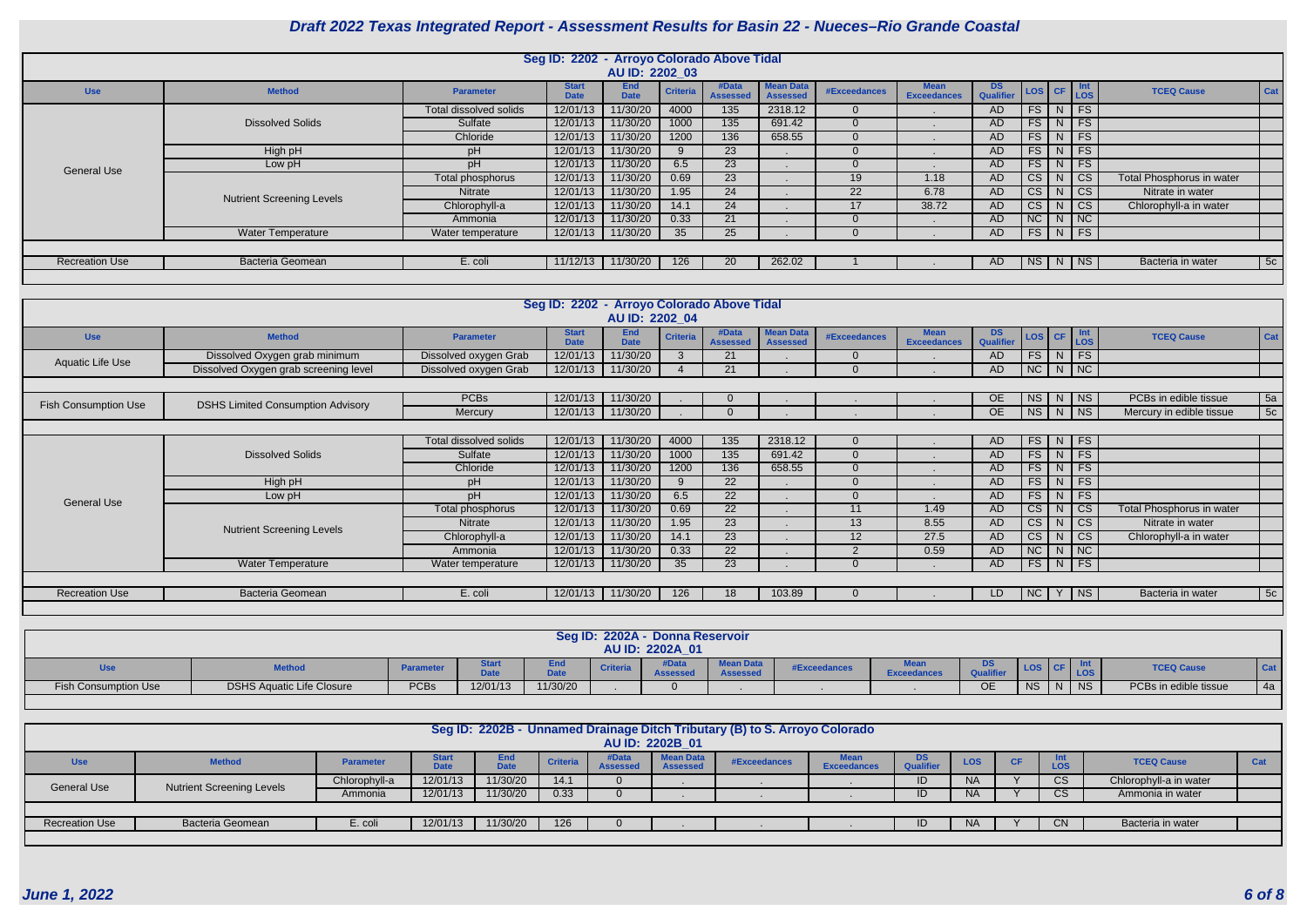| Seg ID: 2202C - Unnamed Drainage Ditch Tributary (C) to S. Arroyo Colorado |                                  |                  |              |             |                 |  |                  |                     |                    |                  |            |           |            |                   |     |
|----------------------------------------------------------------------------|----------------------------------|------------------|--------------|-------------|-----------------|--|------------------|---------------------|--------------------|------------------|------------|-----------|------------|-------------------|-----|
|                                                                            |                                  |                  |              |             |                 |  |                  |                     |                    |                  |            |           |            |                   |     |
|                                                                            | AU ID: 2202C 01                  |                  |              |             |                 |  |                  |                     |                    |                  |            |           |            |                   |     |
|                                                                            |                                  |                  |              |             |                 |  |                  |                     |                    |                  |            |           |            |                   |     |
| <b>Use</b>                                                                 | <b>Method</b>                    | <b>Parameter</b> | <b>Start</b> | End         | <b>Criteria</b> |  | <b>Mean Data</b> | <b>#Exceedances</b> | <b>Mean</b>        | DS               | <b>LOS</b> | <b>CF</b> |            | <b>TCEQ Cause</b> | Cat |
|                                                                            |                                  |                  | Date         | <b>Date</b> |                 |  | <b>Assessed</b>  |                     | <b>Exceedances</b> | <b>Qualifier</b> |            |           | <b>LOS</b> |                   |     |
|                                                                            |                                  |                  |              |             |                 |  |                  |                     |                    |                  |            |           |            |                   |     |
| <b>General Use</b>                                                         | <b>Nutrient Screening Levels</b> | Ammonia          | 12/01/13     | 11/30/20    | 0.33            |  |                  |                     |                    |                  | <b>NA</b>  |           | vc         | Ammonia in water  |     |
|                                                                            |                                  |                  |              |             |                 |  |                  |                     |                    |                  |            |           |            |                   |     |
|                                                                            |                                  |                  |              |             |                 |  |                  |                     |                    |                  |            |           |            |                   |     |
| <b>Recreation Use</b>                                                      | <b>Bacteria Geomean</b>          | E. coli          | 12/01/13     | 11/30/20    | 126             |  |                  |                     |                    |                  | <b>NA</b>  |           | <b>CN</b>  | Bacteria in water |     |
|                                                                            |                                  |                  |              |             |                 |  |                  |                     |                    |                  |            |           |            |                   |     |
|                                                                            |                                  |                  |              |             |                 |  |                  |                     |                    |                  |            |           |            |                   |     |

| Seg ID: 2203 - Petronila Creek Tidal<br>AU ID: 2203 01 |                                  |                       |                             |                           |                 |                          |                                     |              |                                   |                         |                    |   |                             |                                 |
|--------------------------------------------------------|----------------------------------|-----------------------|-----------------------------|---------------------------|-----------------|--------------------------|-------------------------------------|--------------|-----------------------------------|-------------------------|--------------------|---|-----------------------------|---------------------------------|
| <b>Use</b>                                             | <b>Method</b>                    | <b>Parameter</b>      | <b>Start</b><br><b>Date</b> | <b>End</b><br><b>Date</b> | <b>Criteria</b> | #Data<br><b>Assessed</b> | <b>Mean Data</b><br><b>Assessed</b> | #Exceedances | <b>Mean</b><br><b>Exceedances</b> | DS.<br><b>Qualifier</b> | LOS CF Int         |   |                             | <b>TCEQ Cause</b><br>Cat        |
| Aquatic Life Use                                       | Dissolved Oxygen grab minimum    | Dissolved oxygen Grab | 12/01/13                    | 11/30/20                  |                 | 16 <sup>°</sup>          |                                     |              |                                   | AD.                     | $FS$ N FS          |   |                             |                                 |
| Dissolved Oxygen grab screening level                  | Dissolved oxygen Grab            | 12/01/13              | 11/30/20                    |                           | 16              |                          |                                     |              | AD                                | $NC$ $N$ $NC$           |                    |   |                             |                                 |
|                                                        |                                  |                       |                             |                           |                 |                          |                                     |              |                                   |                         |                    |   |                             |                                 |
|                                                        | High pH                          | pH                    | 12/01/13                    | 11/30/20                  |                 | 17                       |                                     |              | 9.45                              | AD                      | $FS\mid N \mid FS$ |   |                             |                                 |
|                                                        | Low pH                           | pH                    | 12/01/13                    | 11/30/20                  | 6.5             | 17                       |                                     |              |                                   | AD.                     | FS                 |   | $N$ FS                      |                                 |
|                                                        | <b>Nutrient Screening Levels</b> | Chlorophyll-a         | 12/01/13                    | 11/30/20                  | 21              | 16 <sup>°</sup>          |                                     |              | 160.67                            | AD.                     | CS                 | N | $\overline{\phantom{a}}$ CS | Chlorophyll-a in water          |
| <b>General Use</b>                                     |                                  | Ammonia               | 12/01/13                    | 11/30/20                  | 0.46            | 15 <sup>1</sup>          |                                     |              |                                   | AD                      | $NC$   N   NC      |   |                             |                                 |
|                                                        |                                  | Total phosphorus      | 12/01/13                    | 11/30/20                  | 0.66            | 15 <sup>1</sup>          |                                     |              |                                   | AD.                     | $NC$ $N$ $NC$      |   |                             |                                 |
|                                                        |                                  | <b>Nitrate</b>        | 12/01/13                    | 11/30/20                  |                 | 16 <sup>°</sup>          |                                     |              |                                   | AD.                     | NC                 | N | $\overline{\phantom{a}}$ NC |                                 |
|                                                        | <b>Water Temperature</b>         | Water temperature     | 12/01/13                    | 11/30/20                  | 35 <sub>2</sub> | 17                       |                                     |              |                                   | AD.                     | $FS$ $N$ $FS$      |   |                             |                                 |
|                                                        |                                  |                       |                             |                           |                 |                          |                                     |              |                                   |                         |                    |   |                             |                                 |
| <b>Recreation Use</b>                                  | <b>Bacteria Geomean</b>          | Enterococcus          | 12/01/13                    | 11/30/20                  | 35              | 12 <sup>2</sup>          | 43.67                               |              |                                   | LD.                     | CN                 | Y | $ $ NS                      | $\vert$ 5c<br>Bacteria in water |
|                                                        |                                  |                       |                             |                           |                 |                          |                                     |              |                                   |                         |                    |   |                             |                                 |

| Seg ID: 2204 - Petronila Creek Above Tidal |                                       |                        |                             |                           |                 |                          |                                     |              |                                   |                  |                        |    |                             |                                 |                |
|--------------------------------------------|---------------------------------------|------------------------|-----------------------------|---------------------------|-----------------|--------------------------|-------------------------------------|--------------|-----------------------------------|------------------|------------------------|----|-----------------------------|---------------------------------|----------------|
| AU ID: 2204 01                             |                                       |                        |                             |                           |                 |                          |                                     |              |                                   |                  |                        |    |                             |                                 |                |
| <b>Use</b>                                 | <b>Method</b>                         | <b>Parameter</b>       | <b>Start</b><br><b>Date</b> | <b>End</b><br><b>Date</b> | <b>Criteria</b> | #Data<br><b>Assessed</b> | <b>Mean Data</b><br><b>Assessed</b> | #Exceedances | <b>Mean</b><br><b>Exceedances</b> | DS.<br>Qualifier |                        |    | LOS CF Int                  | <b>TCEQ Cause</b>               | Cat            |
| <b>Aquatic Life Use</b>                    | Dissolved Oxygen grab minimum         | Dissolved oxygen Grab  | 12/01/13                    | 11/30/20                  |                 | 113                      |                                     |              |                                   | <b>AD</b>        | FS                     | N  | FS                          |                                 |                |
|                                            | Dissolved Oxygen grab screening level | Dissolved oxygen Grab  | 12/01/13                    | 11/30/20                  |                 | 113                      |                                     |              | 2.75                              | AD               |                        |    | $NC$ $N$ $NC$               |                                 |                |
|                                            |                                       |                        |                             |                           |                 |                          |                                     |              |                                   |                  |                        |    |                             |                                 |                |
|                                            | <b>Dissolved Solids</b>               | Total dissolved solids | 12/01/13                    | 11/30/20                  | 4000            | 197                      | 8041.43                             |              |                                   | AD               | <b>NS</b>              | N. | ∣ NS                        | Total dissolved solids in water | 4a             |
|                                            |                                       | Sulfate                | 12/01/13                    | 11/30/20                  | 500             | 185                      | 649.17                              |              | $\mathbf{r}$                      | AD               | <b>NS</b>              | N  | $ $ NS                      | Sulfate in water                | 4a             |
|                                            |                                       | Chloride               | 12/01/13                    | 11/30/20                  | 1500            | 185                      | 3717.76                             |              |                                   | AD               | <b>NS</b>              | N. | $ $ NS                      | Chloride in water               | 4a             |
|                                            | High pH                               | pH                     | 12/01/13                    | 11/30/20                  | 9               | 111                      |                                     |              | $\mathbf{r}$                      | AD               | FS                     | N  | $\overline{\phantom{a}}$ FS |                                 |                |
| <b>General Use</b>                         | Low pH                                | pH                     | 12/01/13                    | 11/30/20                  | 6.5             | 111                      |                                     |              |                                   | AD               | <b>FS</b>              | N  | $\overline{\phantom{a}}$ FS |                                 |                |
|                                            |                                       | Total phosphorus       | 12/01/13                    | 11/30/20                  | 0.69            | 54                       |                                     |              | 0.87                              | <b>AD</b>        | $\overline{\text{NC}}$ | N  | $\overline{\phantom{a}}$ NC |                                 |                |
|                                            | <b>Nutrient Screening Levels</b>      | Nitrate                | 12/01/13                    | 11/30/20                  | 1.95            | 54                       |                                     |              |                                   | AD               | $\overline{\text{NC}}$ | N. | $\overline{\phantom{a}}$ NC |                                 |                |
|                                            |                                       | Chlorophyll-a          | 12/01/13                    | 11/30/20                  | 14.1            | 47                       |                                     | 38           | 115.45                            | AD               | $\overline{\text{CS}}$ |    | l cs                        | Chlorophyll-a in water          |                |
|                                            |                                       | Ammonia                | 12/01/13                    | 11/30/20                  | 0.33            | 54                       |                                     |              |                                   | AD               | <b>NC</b>              | N  | NC                          |                                 |                |
|                                            | <b>Water Temperature</b>              | Water temperature      | 12/01/13                    | 11/30/20                  | 35              | 113                      |                                     |              |                                   | AD               | <b>FS</b>              |    | $N$ FS                      |                                 |                |
|                                            |                                       |                        |                             |                           |                 |                          |                                     |              |                                   |                  |                        |    |                             |                                 |                |
| <b>Recreation Use</b>                      | <b>Bacteria Geomean</b>               | E. coli                | 12/01/13                    | 11/30/20                  | 126             | 28                       | 1069.17                             |              |                                   | AD               | <b>NS</b>              |    | N   NS                      | Bacteria in water               | 5 <sub>b</sub> |
|                                            |                                       |                        |                             |                           |                 |                          |                                     |              |                                   |                  |                        |    |                             |                                 |                |

|                                       | Seg ID: 2204 - Petronila Creek Above Tidal<br>AU ID: 2204 02 |                               |              |                    |          |                            |                  |              |                                   |                   |  |  |               |                                     |            |
|---------------------------------------|--------------------------------------------------------------|-------------------------------|--------------|--------------------|----------|----------------------------|------------------|--------------|-----------------------------------|-------------------|--|--|---------------|-------------------------------------|------------|
| <b>Use</b>                            | <b>Method</b>                                                | <b>Parameter</b>              | <b>Start</b> | End<br><b>Date</b> | Criteria | #Data<br>Assessed Assessed | <b>Mean Data</b> | #Exceedances | <b>Mean</b><br><b>Exceedances</b> | DS<br>  Qualifier |  |  | LOS CF Int    | <b>TCEQ Cause</b>                   | <b>Cat</b> |
| Aquatic Life Use                      | Dissolved Oxygen grab minimum                                | Dissolved oxygen Grab         | 12/01/13     | 11/30/20           |          | 84                         |                  |              | 1.63                              | AD.               |  |  | $FS$ N FS     |                                     |            |
| Dissolved Oxygen grab screening level |                                                              | Dissolved oxygen Grab         |              | 12/01/13 11/30/20  |          | 84                         |                  |              | 2.7                               | AD                |  |  | CS N CS       | Depressed dissolved oxygen in water |            |
|                                       |                                                              |                               |              |                    |          |                            |                  |              |                                   |                   |  |  |               |                                     |            |
|                                       |                                                              | <b>Total dissolved solids</b> | 12/01/13     | 11/30/20           | 4000     | 197                        | 8041.43          |              |                                   | AD.               |  |  | NS N NS       | Total dissolved solids in water     | 4a         |
|                                       | <b>Dissolved Solids</b>                                      | Sulfate                       | 12/01/13     | 11/30/20           | 500      | 185                        | 649.17           |              |                                   | AD                |  |  | $NS$ $N$ $NS$ | Sulfate in water                    | 4a         |
| <b>General Use</b>                    |                                                              | Chloride                      | 12/01/13     | 11/30/20           | 1500     | 185                        | 3717.76          |              |                                   | AD.               |  |  | NS N NS       | Chloride in water                   | 4a         |
|                                       | High pH                                                      | pН                            | 12/01/13     | 11/30/20           |          | 83                         |                  |              |                                   | AD.               |  |  | $FS$ N FS     |                                     |            |
|                                       | Low pH                                                       |                               | 12/01/13     | 11/30/20           | 6.5      | 83                         |                  |              |                                   | AD                |  |  | $FS$ N FS     |                                     |            |